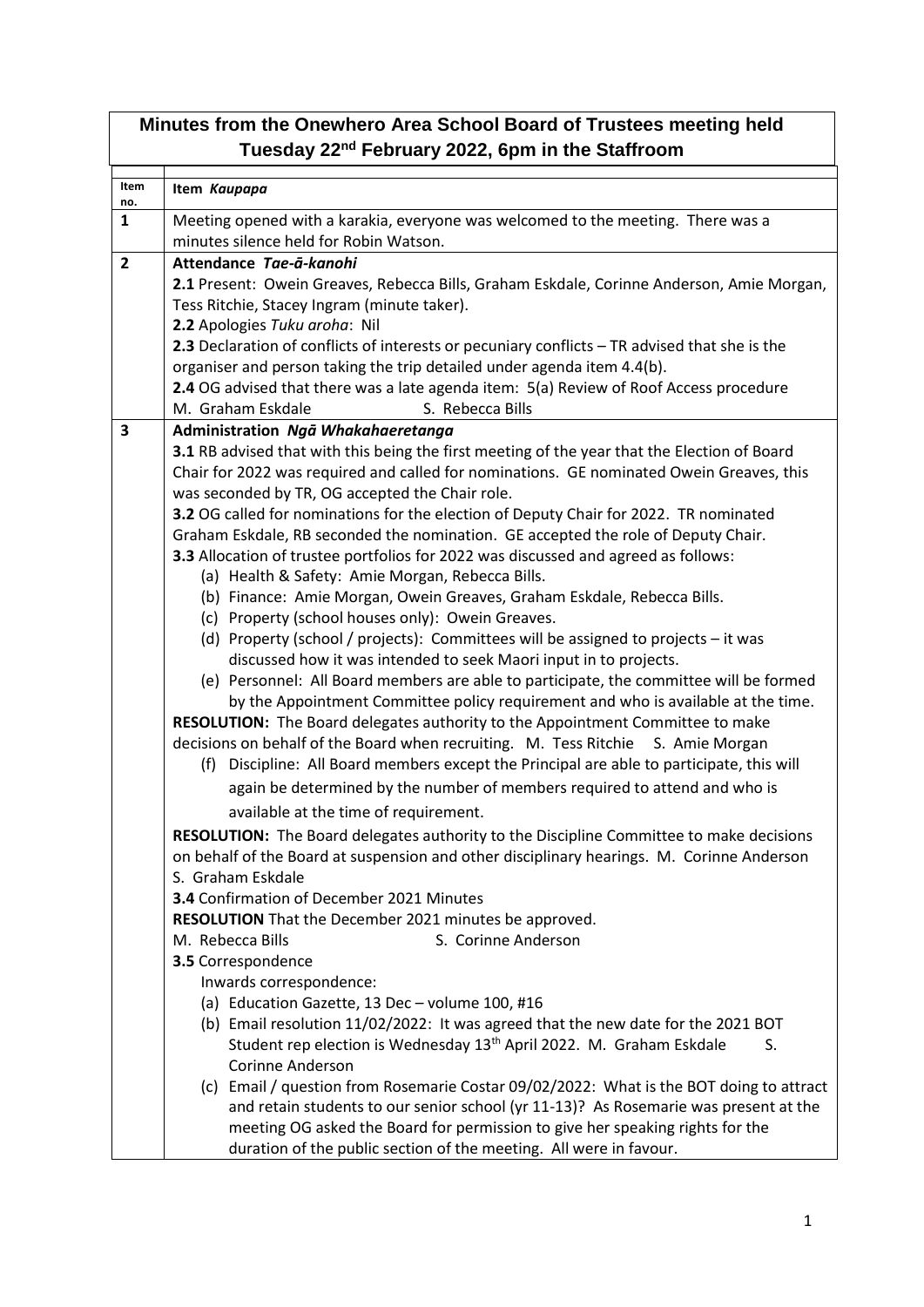|   | MINUTE: Rosemarie Costar has speaking rights for the duration of the public section of the                                                                                               |
|---|------------------------------------------------------------------------------------------------------------------------------------------------------------------------------------------|
|   | Board meeting. M. Corinne Anderson<br>S. Tessa Ritchie                                                                                                                                   |
|   | TR and RB explained how timetabling works and that there are always clashes every                                                                                                        |
|   | year. TR talked of Farnet and Te Kura being options that can be offered if the student                                                                                                   |
|   | is not able to take the subject they want to; due to a timetable clash or the subject not                                                                                                |
|   | being taught at OAS. TR gave an overview of the timetable issues experienced this                                                                                                        |
|   | year. RB advised that even big schools have this issue. TR said that OAS offers a wide                                                                                                   |
|   | range of subjects and that it is a strength the school has and when there are clashes                                                                                                    |
|   | they work really hard to offer alternatives. There was a discussion around the need                                                                                                      |
|   | for parents to know how NCEA works and how/when course selection occurs and at                                                                                                           |
|   | each stage communicating this to parents. RB advised from the collective agreement                                                                                                       |
|   | and teacher perspective what can impact on course / subjects being offered.                                                                                                              |
|   | RC asked if the senior school grew, the clashes may be less? RB advised that there are                                                                                                   |
|   | less and less students leaving at the end of year 8 and that the secondary section of                                                                                                    |
|   | the school was the largest part of the school. TR talked of the changes made 4-5 years                                                                                                   |
|   | ago when the school moved to semesters to provide more options for students and                                                                                                          |
|   | explained how and why semesters were introduced. It was suggested that a student                                                                                                         |
|   | survey be conducted around subjects to gain student insight. And an interactive night                                                                                                    |
|   | would benefit year 10s to give more information. It was agreed that an action around                                                                                                     |
|   | putting in a process, timeline and communication to parents around NCEA and subject                                                                                                      |
|   | choices should be implemented.                                                                                                                                                           |
|   | (d) Email resolution 11/02/2022: It was agreed that the OAS BoT replace the current                                                                                                      |
|   | vacant parent rep position on the BOT (term ending Nov 2023) via a selection                                                                                                             |
|   | S. Tess Ritchie<br>process. M. Rebecca Bills                                                                                                                                             |
|   | (e) Email resolution 08/02/2022: That the OAS BOT appoint Tracey Paton as the new                                                                                                        |
|   | Returning Officer for the 2021 election of our BOT Student Rep. M. Tess Ritchie                                                                                                          |
|   | S. Corinne Anderson                                                                                                                                                                      |
|   | Outwards correspondence - nil                                                                                                                                                            |
|   | RESOLUTION That inwards correspondence be received.                                                                                                                                      |
|   | M. Corinne Anderson<br>S. Graham Eskdale                                                                                                                                                 |
| 4 | Monitoring and Review Aroturuki me te arotake                                                                                                                                            |
|   | 4.1 Draft financial report for EOY - 31 Dec 2021 was tabled, OG and RB gave a brief overview                                                                                             |
|   | of the finance committee meeting.                                                                                                                                                        |
|   | 4.2 Policies for Assurance by Principal - nil scheduled for this meeting                                                                                                                 |
|   | 4.3 Health & Safety:                                                                                                                                                                     |
|   | (a) The Kamar Assessment report was tabled. RB explained how this will evolve and the                                                                                                    |
|   | next steps. RB also gave an update on the H&S committee and how this would be formed.                                                                                                    |
|   | (b) The December Sick Bay & Injury Report was tabled.                                                                                                                                    |
|   | RESOLUTION That the Health & Safety reporting be received. M. Graham Eskdale<br>S.                                                                                                       |
|   | <b>Corinne Anderson</b>                                                                                                                                                                  |
|   | 4.4 Overnight & potentially hazardous activities / trip proposals:<br>(a) Level 2/3 OEL Tramping/camping Dickies Flat $1^{st}$ -3 <sup>rd</sup> March – TR advised that this trip        |
|   |                                                                                                                                                                                          |
|   | was dependent on getting an experienced parent helper and that the date may                                                                                                              |
|   | change. All were comfortable as long as an experienced helper was able to go.<br>(b) Level 2 Geography - Tongariro Crossing 16 <sup>th</sup> -18 <sup>th</sup> March                     |
|   |                                                                                                                                                                                          |
|   | RESOLUTION That the above overnight trips be approved. M. Corinne Anderson                                                                                                               |
|   | S. Graham Eskdale.                                                                                                                                                                       |
|   | There was a discussion around camp rules and why these were in place - sleeping in confined<br>spaces with masks off, need for plan for localised lockdown should these occur. RB talked |
|   | through some examples of where these would apply. TR advised that Standard Operating                                                                                                     |
|   | procedures had been updated to reflect current COVID restrictions and requirements.                                                                                                      |
|   |                                                                                                                                                                                          |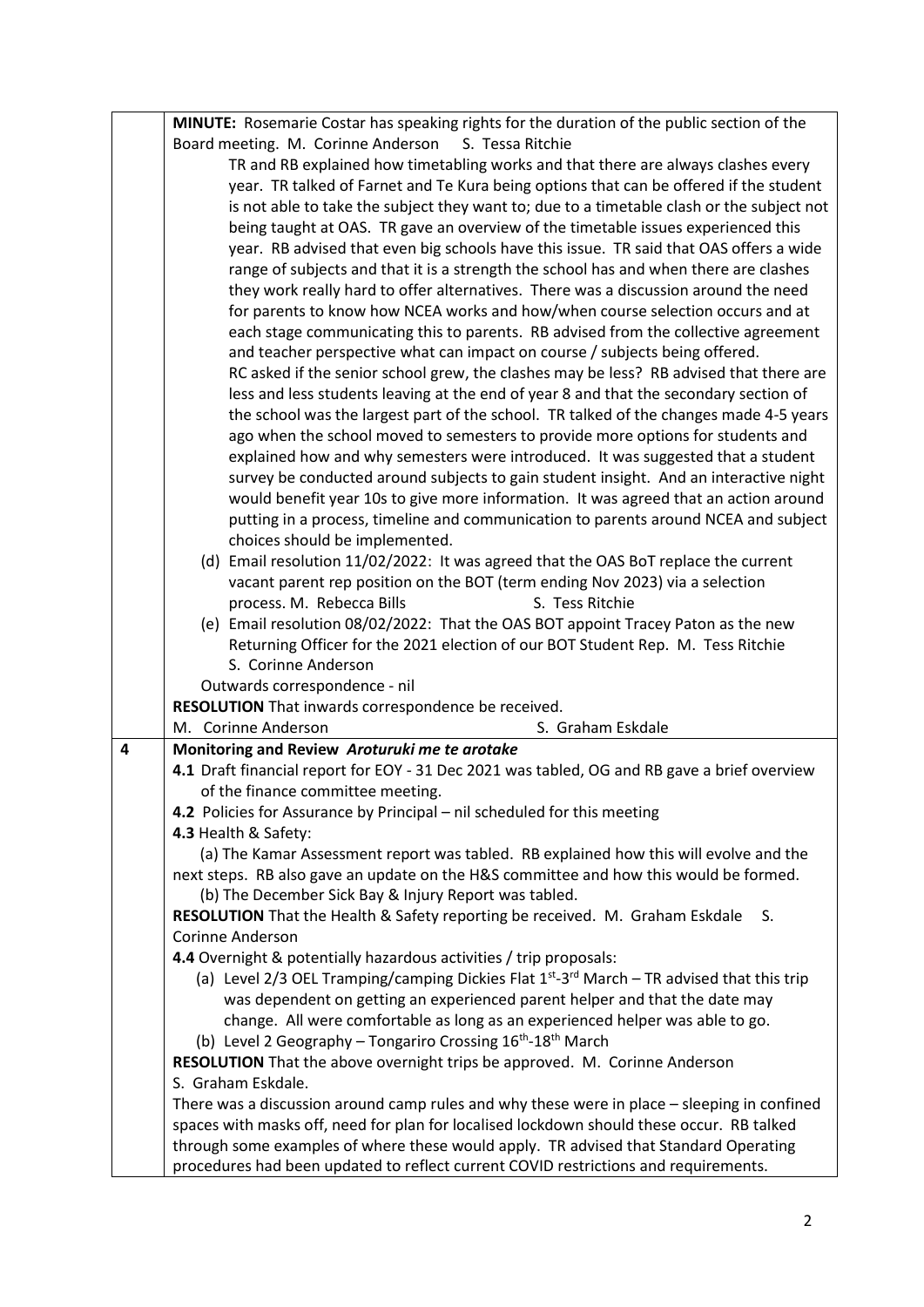|              | 4.5 Action list from December meeting.                                                                                                                                                                                                                                                                                                                                                                                                                                                                                                                                                                                                                                                                                                                                                                                                                                                                                                                                                                                                                                                                                                                                                                                                                                                                                                                                                                                                                                                                                                                          |
|--------------|-----------------------------------------------------------------------------------------------------------------------------------------------------------------------------------------------------------------------------------------------------------------------------------------------------------------------------------------------------------------------------------------------------------------------------------------------------------------------------------------------------------------------------------------------------------------------------------------------------------------------------------------------------------------------------------------------------------------------------------------------------------------------------------------------------------------------------------------------------------------------------------------------------------------------------------------------------------------------------------------------------------------------------------------------------------------------------------------------------------------------------------------------------------------------------------------------------------------------------------------------------------------------------------------------------------------------------------------------------------------------------------------------------------------------------------------------------------------------------------------------------------------------------------------------------------------|
|              | (a) RB updated everyone on the Injury and incident reporting numbers for August 2021.<br>(b) TR advised that amendments had been made to the fundraising process. RB<br>confirmed that she had been in touch with the parents who had the fundraising query<br>to advise the outcome from the Board discussion.                                                                                                                                                                                                                                                                                                                                                                                                                                                                                                                                                                                                                                                                                                                                                                                                                                                                                                                                                                                                                                                                                                                                                                                                                                                 |
|              | (c) RB advised that the Safe 365 system could not be fixed, hence moving to kamar<br>reporting for H&S.                                                                                                                                                                                                                                                                                                                                                                                                                                                                                                                                                                                                                                                                                                                                                                                                                                                                                                                                                                                                                                                                                                                                                                                                                                                                                                                                                                                                                                                         |
|              | (d) RB confirmed that she had communicated the 'Community Conduct Expectations'<br>along with the other 4 policies that get advertised in term 1 each year.                                                                                                                                                                                                                                                                                                                                                                                                                                                                                                                                                                                                                                                                                                                                                                                                                                                                                                                                                                                                                                                                                                                                                                                                                                                                                                                                                                                                     |
|              | (e) RB confirmed that she had shared with staff the leave report to look through and that<br>she will continue to track and place focus on this. This will collate over time and give<br>insights.                                                                                                                                                                                                                                                                                                                                                                                                                                                                                                                                                                                                                                                                                                                                                                                                                                                                                                                                                                                                                                                                                                                                                                                                                                                                                                                                                              |
| 4.6 General: |                                                                                                                                                                                                                                                                                                                                                                                                                                                                                                                                                                                                                                                                                                                                                                                                                                                                                                                                                                                                                                                                                                                                                                                                                                                                                                                                                                                                                                                                                                                                                                 |
|              | (a) The 2022 unit allocation was tabled.                                                                                                                                                                                                                                                                                                                                                                                                                                                                                                                                                                                                                                                                                                                                                                                                                                                                                                                                                                                                                                                                                                                                                                                                                                                                                                                                                                                                                                                                                                                        |
|              | (b) The Science department report was tabled. There was a discussion around the things<br>detailed in the report for the Board to consider for future plans, RB gave feedback on<br>this. It was also discussed that assembly time could be a great time to use to promote<br>subjects to students along with open days.                                                                                                                                                                                                                                                                                                                                                                                                                                                                                                                                                                                                                                                                                                                                                                                                                                                                                                                                                                                                                                                                                                                                                                                                                                        |
|              | (c) The Working onsite COVID-19 Safety Plan and Procedures (under Red setting) was<br>tabled. RB advised that School Docs had released a policy on this also which aligned,<br>her procedure document she had prepared had more detail to it. RB gave an<br>overview of this.                                                                                                                                                                                                                                                                                                                                                                                                                                                                                                                                                                                                                                                                                                                                                                                                                                                                                                                                                                                                                                                                                                                                                                                                                                                                                   |
|              | (d) The Staff coverage and learning plan under COVID Red setting was tabled. There was<br>a discussion around this. RB spoke of the rationale / pressure points that could<br>happen in which the school would need to close. OG queried if some specific roles<br>should / could work from home, RB advised that it puts a lot on the people working on<br>site if someone is working from home. OG asked if the teachers were aware of their<br>requirements around the Learning Program Expectations, RB confirmed that the plan<br>was co-constructed with teachers and they are aware of their requirements. RB also<br>explained that student achievement and learning was now equal with wellbeing focus.<br>That previously MOE had had wellbeing focus, so this was a change.<br>RB advised that all planning was now central and can be viewed / accessed by any<br>staff member. Team leaders will monitor their teams and escalate to SLT if required.<br>Clarity was asked around if online was setting of work only or teaching, RB responded<br>that the emphasis was on teaching and that the teachers would be thinking about the<br>work they are giving and why - learning, reporting and assessment requirements were<br>being factored in to planning, this came out of reflections from last year. RB<br>continued that a 6 week hard pack for students with no internet access has also been<br>created. These are static packs containing learning projects for that subject. These<br>packs will be delivered to students as required. |
|              | (e) The 2022 OAS Governance manual was tabled for discussion. Some updates were<br>identified and it was approved on the basis that the amendments be made.                                                                                                                                                                                                                                                                                                                                                                                                                                                                                                                                                                                                                                                                                                                                                                                                                                                                                                                                                                                                                                                                                                                                                                                                                                                                                                                                                                                                     |
|              | RESOLUTION: The 2022 OAS Governance manual be approved with the few amendments that                                                                                                                                                                                                                                                                                                                                                                                                                                                                                                                                                                                                                                                                                                                                                                                                                                                                                                                                                                                                                                                                                                                                                                                                                                                                                                                                                                                                                                                                             |
|              | were discussed. M. Amie Morgan<br>S. Tess Ritchie                                                                                                                                                                                                                                                                                                                                                                                                                                                                                                                                                                                                                                                                                                                                                                                                                                                                                                                                                                                                                                                                                                                                                                                                                                                                                                                                                                                                                                                                                                               |
|              | (f) The 2022 Board fees were set for the year as per outlined in the Governance Manual<br>(and previous years).                                                                                                                                                                                                                                                                                                                                                                                                                                                                                                                                                                                                                                                                                                                                                                                                                                                                                                                                                                                                                                                                                                                                                                                                                                                                                                                                                                                                                                                 |
|              | RESOLUTION: That the Board fees for 2022 are set at: \$55 per meeting for Board members,                                                                                                                                                                                                                                                                                                                                                                                                                                                                                                                                                                                                                                                                                                                                                                                                                                                                                                                                                                                                                                                                                                                                                                                                                                                                                                                                                                                                                                                                        |
|              | \$75 per meeting for Board Chair. M. Rebecca Bills S. Amie Morgan                                                                                                                                                                                                                                                                                                                                                                                                                                                                                                                                                                                                                                                                                                                                                                                                                                                                                                                                                                                                                                                                                                                                                                                                                                                                                                                                                                                                                                                                                               |
|              | (g) OAS Charter was tabled - no changes identified for this year. RB advised that this was                                                                                                                                                                                                                                                                                                                                                                                                                                                                                                                                                                                                                                                                                                                                                                                                                                                                                                                                                                                                                                                                                                                                                                                                                                                                                                                                                                                                                                                                      |
|              | up for review / change for 2023 and that full community consultation should start<br>mid-year with the aim for this feedback to be included in SLT and Board offsite                                                                                                                                                                                                                                                                                                                                                                                                                                                                                                                                                                                                                                                                                                                                                                                                                                                                                                                                                                                                                                                                                                                                                                                                                                                                                                                                                                                            |